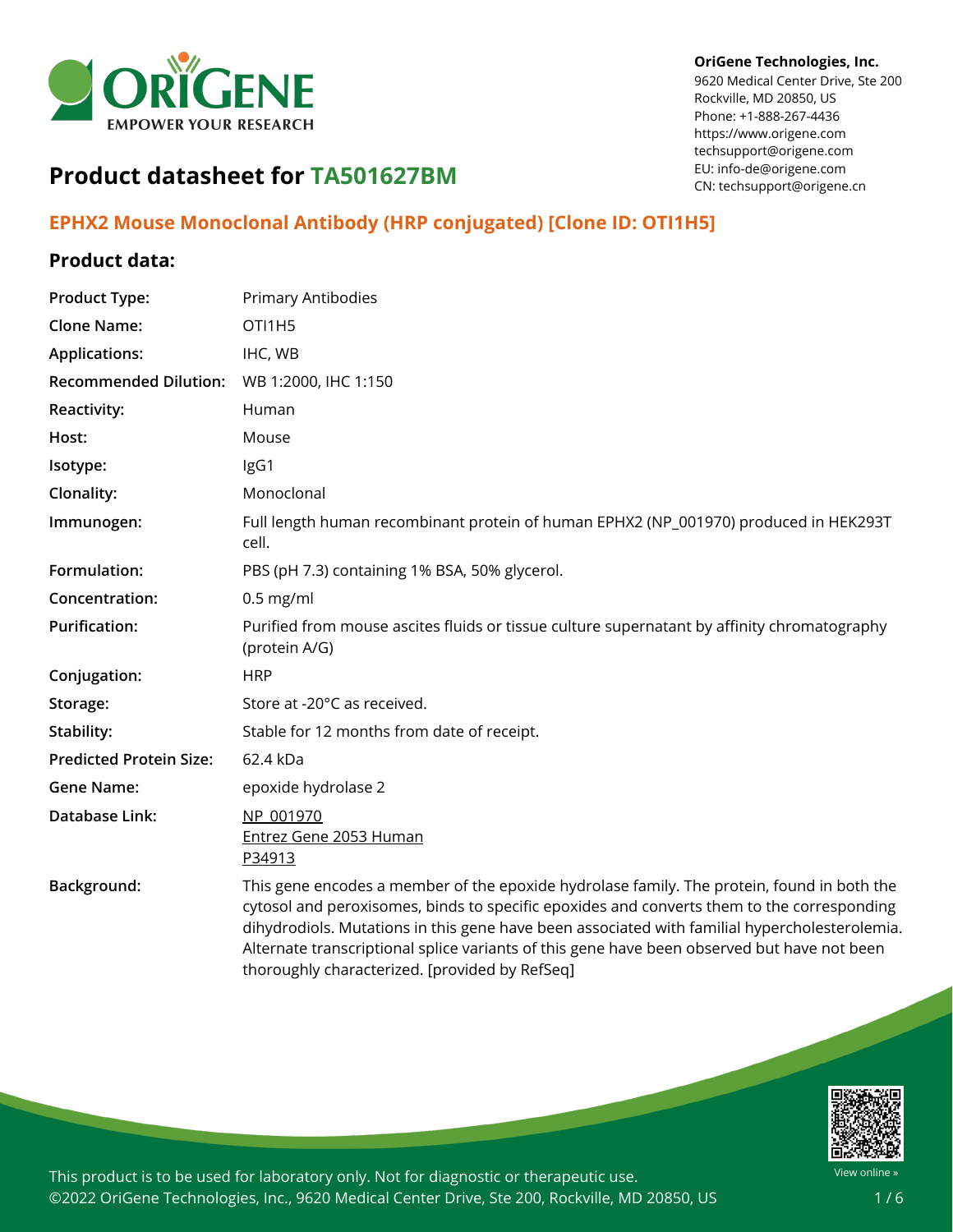**Synonyms:** CEH; SEH

**Protein Pathways:** Arachidonic acid metabolism, Metabolic pathways

#### **Product images:**



HEK293T cells were transfected with the pCMV6- ENTRY control (Left lane) or pCMV6-ENTRY EPHX2 ([RC202489], Right lane) cDNA for 48 hrs and lysed. Equivalent amounts of cell lysates (5 ug per lane) were separated by SDS-PAGE and immunoblotted with anti-EPHX2. Positive lysates [LY419612] (100ug) and [LC419612] (20ug) can be purchased separately from OriGene.

Immunohistochemical staining of paraffinembedded Carcinoma of Human bladder tissue using anti-EPHX2 mouse monoclonal antibody. (Heat-induced epitope retrieval by 10mM citric buffer, pH6.0, 100°C for 10min, [TA501627])



Immunohistochemical staining of paraffinembedded Human prostate tissue within the normal limits using anti-EPHX2 mouse monoclonal antibody. (Heat-induced epitope retrieval by 10mM citric buffer, pH6.0, 100°C for 10min, [TA501627])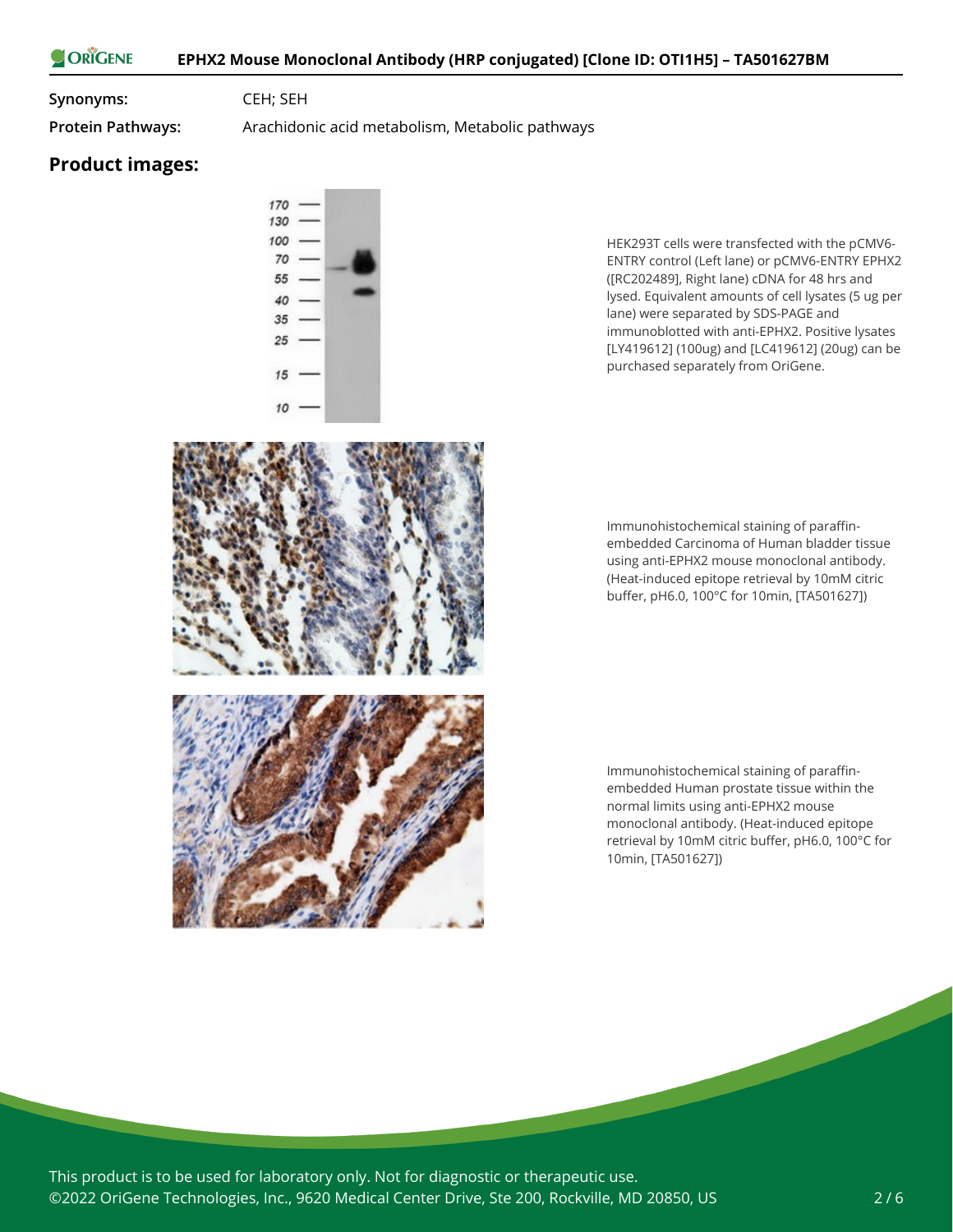

Immunohistochemical staining of paraffinembedded Carcinoma of Human pancreas tissue using anti-EPHX2 mouse monoclonal antibody. (Heat-induced epitope retrieval by 10mM citric buffer, pH6.0, 100°C for 10min, [TA501627])

Immunohistochemical staining of paraffinembedded Human pancreas tissue within the normal limits using anti-EPHX2 mouse monoclonal antibody. (Heat-induced epitope retrieval by 10mM citric buffer, pH6.0, 100°C for 10min, [TA501627])

Immunohistochemical staining of paraffinembedded Adenocarcinoma of Human ovary tissue using anti-EPHX2 mouse monoclonal antibody. (Heat-induced epitope retrieval by 10mM citric buffer, pH6.0, 100°C for 10min, [TA501627])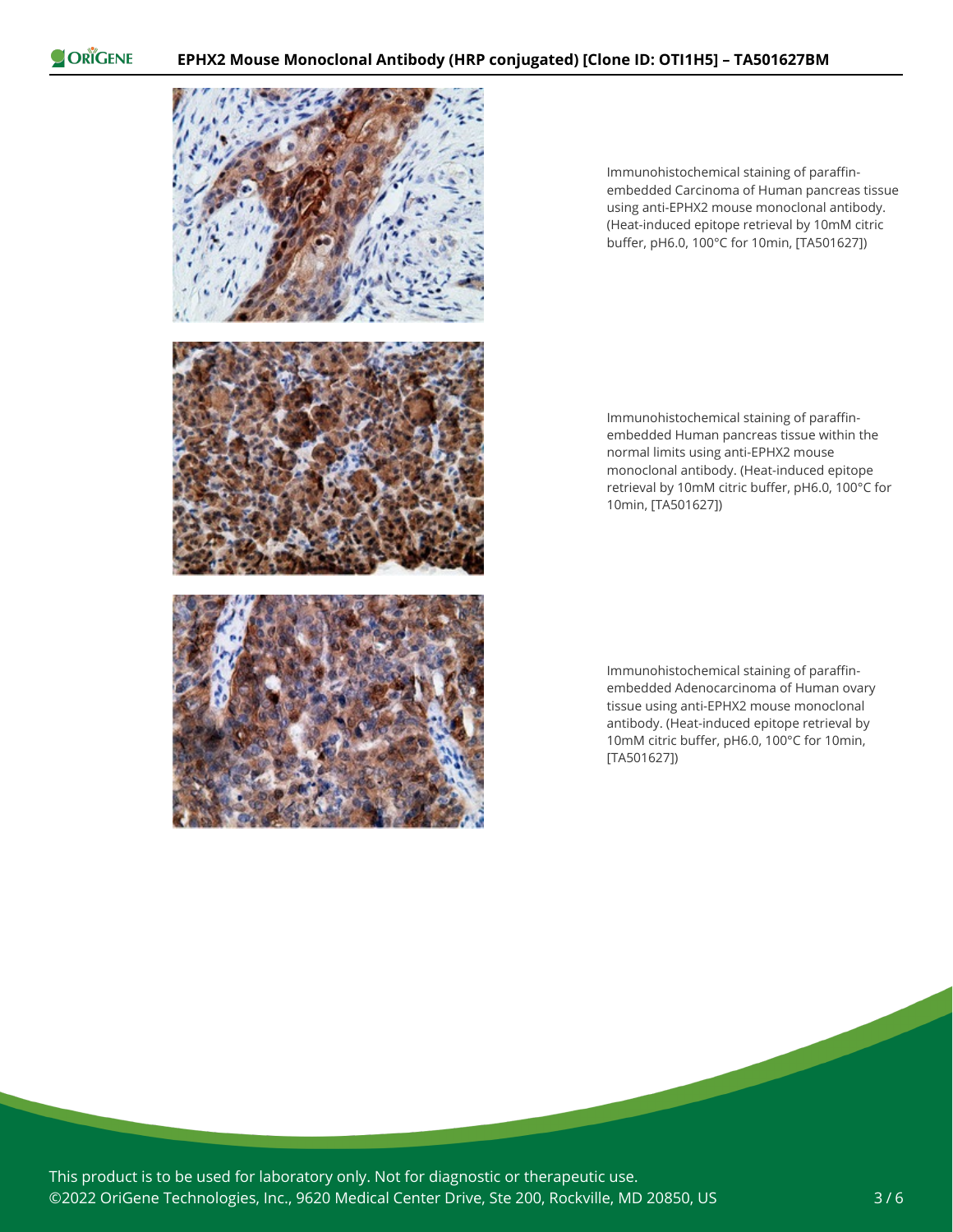

Immunohistochemical staining of paraffinembedded Carcinoma of Human lung tissue using anti-EPHX2 mouse monoclonal antibody. (Heat-induced epitope retrieval by 10mM citric buffer, pH6.0, 100°C for 10min, [TA501627])

Immunohistochemical staining of paraffinembedded Human lung tissue within the normal limits using anti-EPHX2 mouse monoclonal antibody. (Heat-induced epitope retrieval by 10mM citric buffer, pH6.0, 100°C for 10min, [TA501627])

Immunohistochemical staining of paraffinembedded Human liver tissue within the normal limits using anti-EPHX2 mouse monoclonal antibody. (Heat-induced epitope retrieval by 10mM citric buffer, pH6.0, 100°C for 10min, [TA501627])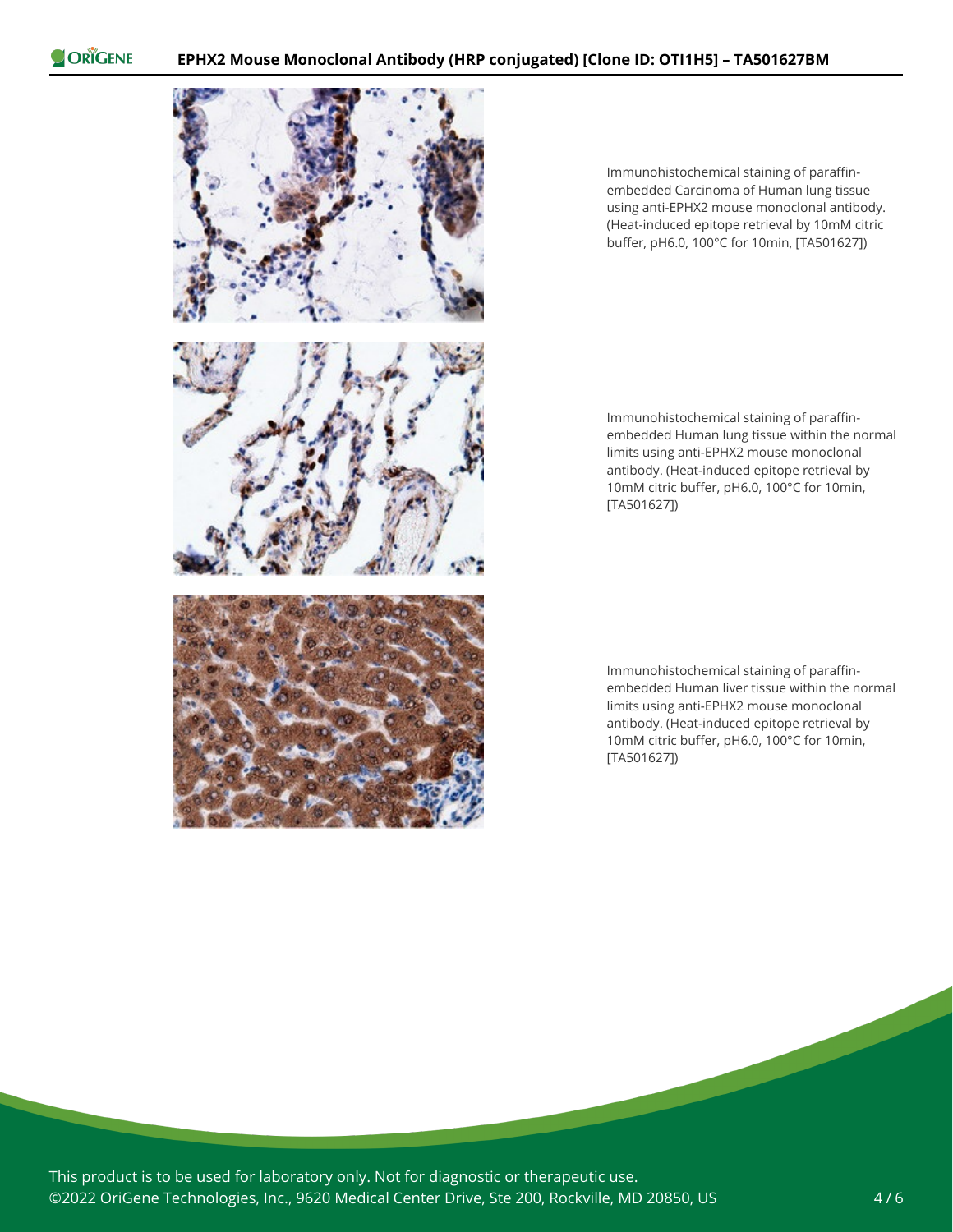

Immunohistochemical staining of paraffinembedded Carcinoma of Human kidney tissue using anti-EPHX2 mouse monoclonal antibody. (Heat-induced epitope retrieval by 10mM citric buffer, pH6.0, 100°C for 10min, [TA501627])

Immunohistochemical staining of paraffinembedded Human Kidney tissue within the normal limits using anti-EPHX2 mouse monoclonal antibody. (Heat-induced epitope retrieval by 10mM citric buffer, pH6.0, 100°C for 10min, [TA501627])

Immunohistochemical staining of paraffinembedded Adenocarcinoma of Human colon tissue using anti-EPHX2 mouse monoclonal antibody. (Heat-induced epitope retrieval by 10mM citric buffer, pH6.0, 100°C for 10min, [TA501627])